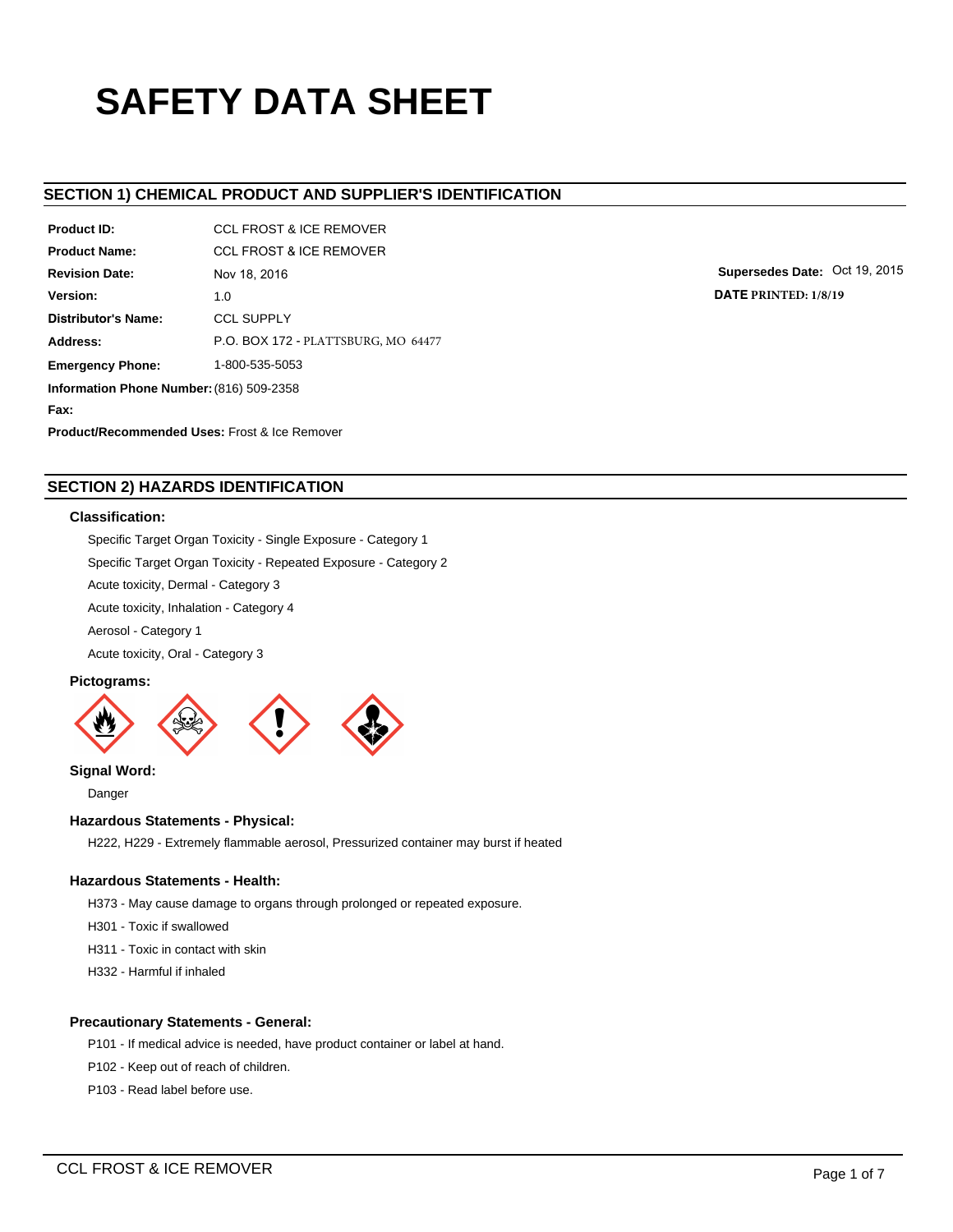## **Precautionary Statements - Prevention:**

- P264 Wash thoroughly after handling.
- P270 Do not eat, drink or smoke when using this product.
- P260 Do not breathe dust/fume/gas/mist/vapors/spray.
- P210 Keep away from heat, hot surfaces, sparks, open flames and other ignition sources. No smoking.
- P280 Wear eye protection/face protection.
- P271 Use only outdoors or in a well-ventilated area.
- P211 Do not spray on an open flame or other ignition source.
- P251 Do not pierce or burn, even after use.

## **Precautionary Statements - Response:**

P308 + P311 - IF exposed or concerned: Call a POISON CENTER or doctor/physician.

- P301 + P310 IF SWALLOWED: Immediately call a POISON CENTER or doctor/physician.
- P330 Rinse mouth.
- P302 + P352 IF ON SKIN: Wash with plenty of soap and water.
- P312 Call a POISON CENTER or doctor/physician if you feel unwell.
- P361 + P364 Take off immediately all contaminated clothing and wash it before reuse.
- P304 + P340 IF INHALED: Remove person to fresh air and keep comfortable for breathing.
- P312 Call a POISON CENTER or doctor/physician if you feel unwell.

#### **Precautionary Statements - Storage:**

P405 - Store locked up.

P410 - Protect from sunlight.

P412 - Do not expose to temperatures exceeding 50°C/122°F.

#### **Precautionary Statements - Disposal:**

P501 - Dispose of contents and container in accordance with all local, regional, national and international regulations.

| SECTION 3) COMPOSITION / INFORMATION ON INGREDIENTS |                      |               |  |  |  |
|-----------------------------------------------------|----------------------|---------------|--|--|--|
| <b>CAS</b>                                          | <b>Chemical Name</b> | % By Weight   |  |  |  |
| 0000067-56-1                                        | METHANOL             | 65% - 85%     |  |  |  |
| 0000107-21-1                                        | ETHYLENE GLYCOL      | 20% - 40%     |  |  |  |
| 0000124-38-9                                        | CO <sub>2</sub>      | $1.0\% - 5\%$ |  |  |  |
|                                                     |                      |               |  |  |  |

## **SECTION 4) FIRST-AID MEASURES**

#### **Inhalation:**

Remove source of exposure or move person to fresh air and keep comfortable for breathing.

If exposed/feel unwell/concerned: Call a POISON CENTER/doctor.

Eliminate all ignition sources if safe to do so.

#### **Eye Contact:**

Remove source of exposure or move person to fresh air. Rinse eyes cautiously with lukewarm, gently flowing water for several minutes, while holding the eyelids open. Remove contact lenses, if present and easy to do. Continue rinsing for a duration of 15-20 minutes. Take care not to rinse contaminated water into the unaffected eye or onto the face. If eye irritation persists: Get medical advice/attention.

## **Skin Contact:**

Take off immediately all contaminated clothing, shoes and leather goods (e.g. watchbands, belts). Gently blot or brush away excess product. Wash with plenty of lukewarm, gently flowing water for a duration of 15-20 minutes. Call a POISON CENTER/doctor if you feel unwell. Store contaminated clothing under water and wash before reuse or discard.

## **Ingestion:**

Rinse mouth. Do NOT induce vomiting. Immediately call a POISON CENTER/doctor. If vomiting occurs naturally, lie on your side, in the recovery position.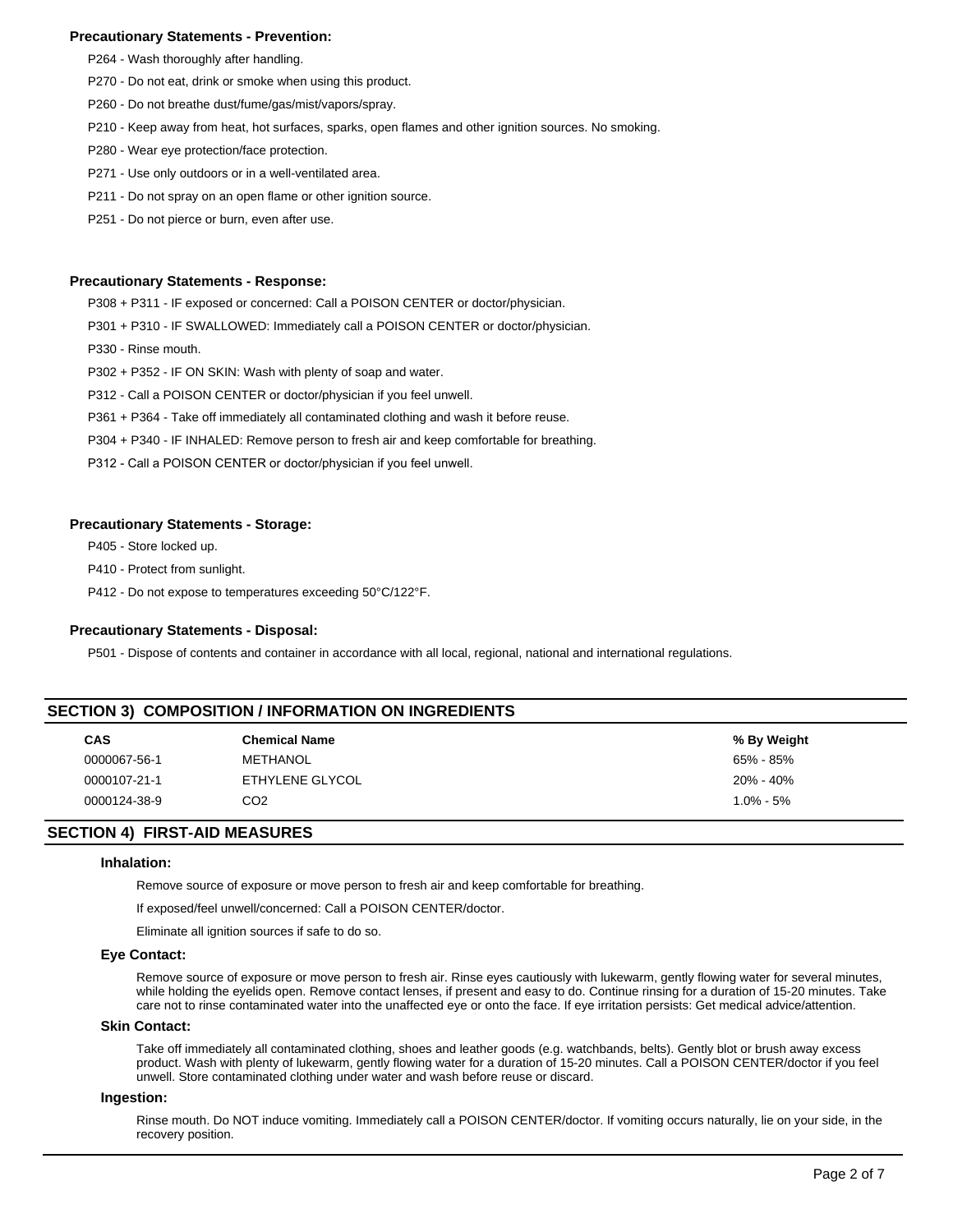## **SECTION 5) FIRE-FIGHTING MEASURES**

#### **Suitable Extinguishing Media:**

Use water, fog, dry chemical, or carbon dioxide.

Carbon dioxide can displace oxygen. Use caution when applying carbon dioxide in confined spaces. Simultaneous use of foam and water on the same surface is to be avoided as water destroys the foam.

#### **Unsuitable Extinguishing Media:**

Water may be ineffective but can be used to cool containers exposed to heat or flame.

## **Specific Hazards in Case of Fire:**

Contents under pressure. Keep away from ignition sources and open flames. Exposure of containers to extreme heat and flames can cause them to rupture often with violent force.

Aerosol cans may rupture when heated.

Heated cans may burst.

In fire, will decompose to carbon dioxide, carbon monoxide

#### **Fire-Fighting Procedures:**

Isolate immediate hazard area and keep unauthorized personnel out. Stop spill/release if it can be done safely. Move undamaged containers from immediate hazard area if it can be done safely. Water spray may be useful in minimizing or dispersing vapors and to protect personnel.

Dispose of fire debris and contaminated extinguishing water in accordance with official regulations.

## **Special Protective Actions:**

Wear protective pressure self-contained breathing apparatus (SCBA)and full turnout gear.

Care should always be exercised in dust/mist areas.

# **SECTION 6) ACCIDENTAL RELEASE MEASURES**

## **Emergency Procedure:**

Flammable/combustible material.

ELIMINATE all ignition sources (no smoking, flares, sparks, or flames in immediate area). Stay upwind; keep out of low areas. Immediately turn off or isolate any source of ignition. Keep unnecessary people away; isolate hazard area and deny entry. Do not touch or walk through spilled material. Clean up immediately. Use absorbent sweeping compound to soak up material and put into suitable container for proper disposal.

#### **Recommended Equipment:**

Positive pressure, full-face piece self-contained breathing apparatus(SCBA), or positive pressure supplied air respirator with escape SCBA (NIOSH approved).

## **Personal Precautions:**

ELIMINATE all ignition sources (no smoking, flares, sparks, or flames in immediate area). Use explosion proof equipment. Avoid breathing vapor. Avoid contact with skin, eye or clothing. Do not touch damaged containers or spilled materials unless wearing appropriate protective clothing.

#### **Environmental Precautions:**

Stop spill/release if it can be done safely. Prevent spilled material from entering sewers, storm drains, other unauthorized drainage systems and natural waterways by using sand, earth, or other appropriate barriers.

## **SECTION 7) HANDLING AND STORAGE**

#### **General:**

For industrial and institutional use only. For use by trained personnel only. Keep away from children. Wash hands after use. Do not get in eyes, on skin or on clothing. Do not breathe vapors or mists. Use good personal hygiene practices. Eating, drinking and smoking in work areas is prohibited. Remove contaminated clothing and protective equipment before entering eating areas. Eyewash stations and showers should be available in areas where this material is used and stored.

## **Ventilation Requirements:**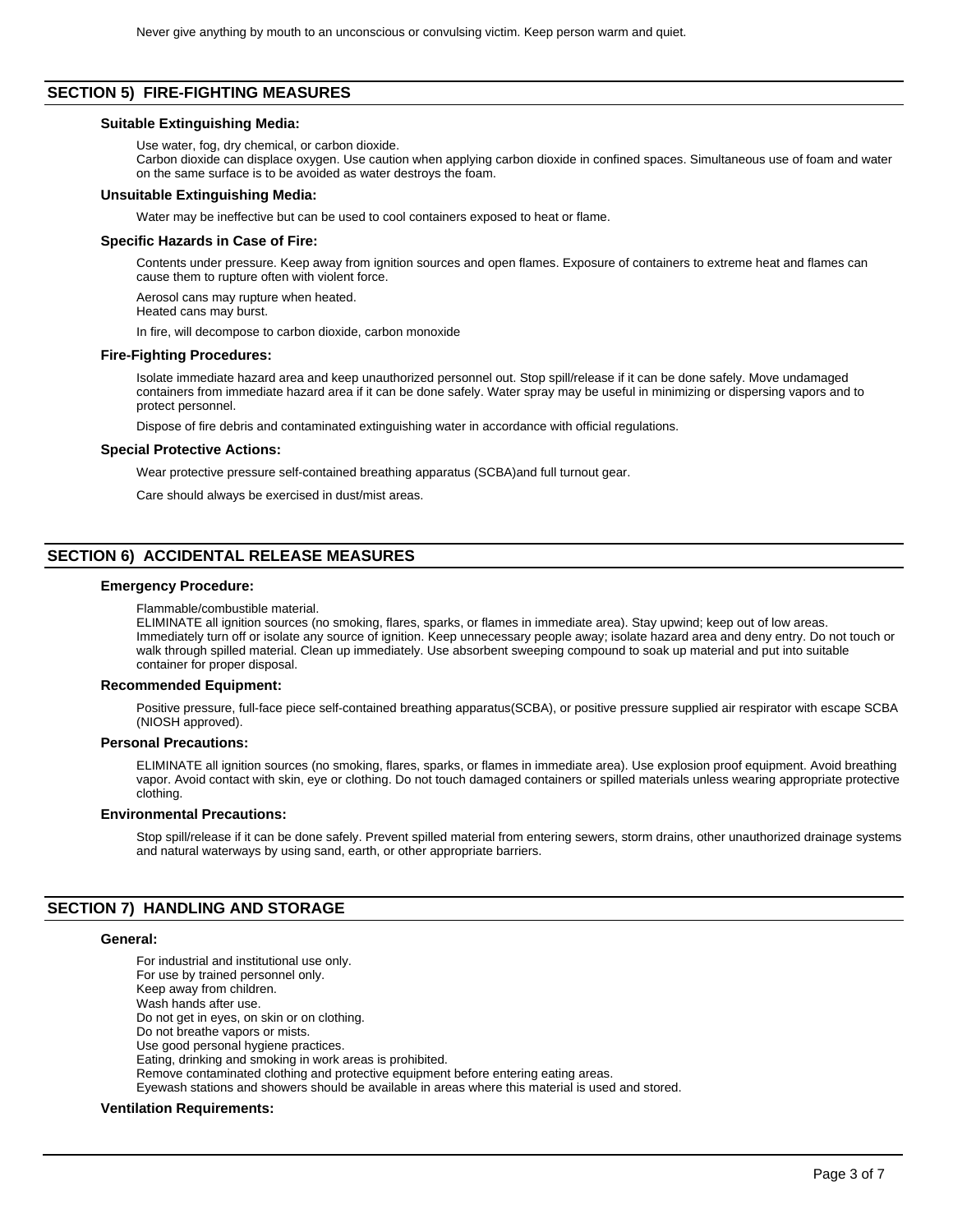Use only with adequate ventilation to control air contaminants to their exposure limits. The use of local ventilation is recommended to control emissions near the source.

## **Storage Room Requirements:**

Keep container(s) tightly closed and properly labeled. Store in cool, dry, well-ventilated areas away from heat, direct sunlight and incompatibilities. Store in approved containers and protect against physical damage. Keep containers securely sealed when not in use. Indoor storage should meet OSHA standards and appropriate fire codes. Containers that have been opened must be carefully resealed to prevent leakage. Empty container retain residue and may be dangerous.

Do not cut, drill, grind, weld, or perform similar operations on or near containers. Do not pressurize containers to empty them. Ground all structures, transfer containers and equipment to conform to the national electrical code. Use procedures that prevent static electrical sparks. Static electricity may accumulate and create a fire hazard.

Store at temperatures below 120°F.

# **SECTION 8) EXPOSURE CONTROLS, PERSONAL PROTECTION**

## **Eye Protection:**

Chemical goggles, safety glasses with side shields or vented/splash proof goggles. Contact lenses may absorb irritants. Particles may adhere to lenses and cause corneal damage.

## **Skin Protection:**

Wear gloves, long sleeved shirt, long pants and other protective clothing as required to minimize skin contact.

Use of gloves approved to relevant standards made from the following materials may provide suitable chemical protection: PVC, neoprene or nitrile rubber gloves. Suitability and durability of a glove is dependent on usage, e.g. frequency and duration of contact, chemical resistance of glove material, glove thickness, dexterity. Always seek advice from glove suppliers. Contaminated gloves should be replaced. Chemical-resistant clothing is recommended to avoid prolonged contact. Avoid unnecessary skin contact.

## **Respiratory Protection:**

If engineering controls do not maintain airborne concentrations to a level which is adequate to protect worker, a respiratory protection program that meets or is equivalent to OSHA 29 CFR 1910.134 and ANSI Z88.2 should be followed. Check with respiratory protective equipment suppliers. Where air-filtering respirators are suitable, select an appropriate combination of mask and filter. Select a filter suitable for combined particulate/organic gases and vapors.

When spraying more than one half can continuously or more than one can consecutively, use NIOSH approved respirator.

| <b>Chemical Name</b>   | <b>OSHA</b><br>TWA<br>(ppm) | OSHA<br>TWA<br>(mg/m3) | <b>OSHA</b><br><b>STEL</b><br>(ppm) | <b>OSHA</b><br><b>STEL</b><br>(mg/m3) | <b>OSHA</b><br>Tables (Z1<br>Z2, Z3 | <b>OSHA</b><br>Carcinogen | <b>OSHA</b><br>Skin<br>designation | <b>NIOSH</b><br><b>TWA</b><br>(ppm) | <b>NIOSH</b><br>TWA<br>(mg/m3) | <b>NIOSH</b><br><b>STEL</b><br>(ppm) | <b>NIOSH</b><br><b>STEL</b><br>(mg/m3) | <b>NIOSH</b><br>Carcinogen |
|------------------------|-----------------------------|------------------------|-------------------------------------|---------------------------------------|-------------------------------------|---------------------------|------------------------------------|-------------------------------------|--------------------------------|--------------------------------------|----------------------------------------|----------------------------|
| CO <sub>2</sub>        | 5000                        | 9000                   |                                     |                                       |                                     |                           |                                    | 5000                                | 9000                           | 30000                                | 54000                                  |                            |
| <b>ETHYLENE GLYCOL</b> |                             |                        |                                     |                                       |                                     |                           |                                    |                                     |                                |                                      |                                        |                            |
| <b>METHANOL</b>        | 200                         | 260                    |                                     |                                       |                                     |                           |                                    | 200                                 | 260                            | 250                                  | 325                                    |                            |

| Chemical Name   | <b>ACGIH</b><br><b>TWA</b><br>(ppm) | <b>ACGIH</b><br><b>TWA</b><br>(mg/m3) | <b>ACGIH</b><br>STFI<br>(ppm) | <b>ACGIH</b><br><b>STEL</b><br>(mg/m3) |
|-----------------|-------------------------------------|---------------------------------------|-------------------------------|----------------------------------------|
| CO <sub>2</sub> | 5000                                | 9000                                  | 30000                         | 54000                                  |
| ETHYLENE GLYCOL |                                     |                                       |                               | C <sub>100</sub>                       |
| <b>METHANOL</b> | 200                                 | 262                                   | 250                           | 328                                    |

# **SECTION 9) PHYSICAL AND CHEMICAL PROPERTIES**

## **Physical and Chemical Properties**

| Density               | 7.28363 lb/gal |
|-----------------------|----------------|
| Density VOC           | 4.86110 lb/gal |
| % VOC                 | 66.74000%      |
| VOC Actual            | 4.86110 lb/gal |
| VOC Actual            | 582.50513 g/l  |
| <b>VOC Regulatory</b> | 4.86110 lb/gal |
| <b>VOC Regulatory</b> | 582.50513 g/l  |
|                       |                |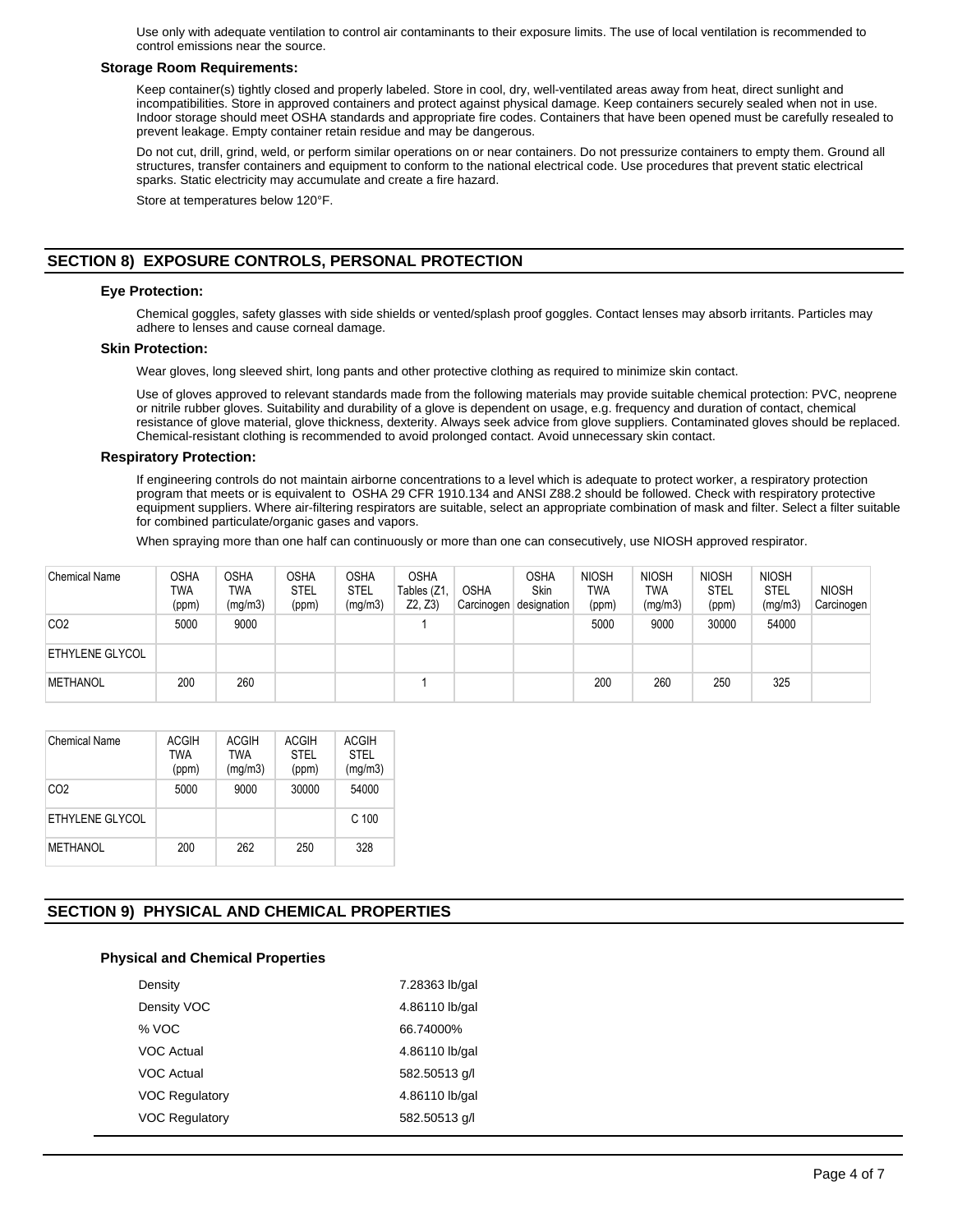| Appearance                   | N.A.                   |
|------------------------------|------------------------|
| Odor Threshold               | N.A.                   |
| <b>Odor Description</b>      | N.A.                   |
| рH                           | N.A.                   |
| <b>Water Solubility</b>      | N.A.                   |
| Flammability                 | Flashpoint below 73 °F |
| <b>Flash Point Symbol</b>    | N.A.                   |
| <b>Flash Point</b>           | N.A.                   |
| Viscosity                    | N.A.                   |
| Lower Explosion Level        | N.A.                   |
| <b>Upper Explosion Level</b> | N.A.                   |
| Vapor Density                | Slower than ether      |
| <b>Melting Point</b>         | N.A.                   |
| <b>Freezing Point</b>        | N.A.                   |
| Low Boiling Point            | N.A.                   |
| High Boiling Point           | N.A.                   |
| Decomposition Pt             | N.A.                   |
| Auto Ignition Temp           | N.A.                   |
| <b>Evaporation Rate</b>      | Slower than ether      |
|                              |                        |

# **SECTION 10) STABILITY AND REACTIVITY**

## **Stability:**

Stable.

## **Conditions to Avoid:**

High temperatures.

## **Incompatible Materials:**

None known.

## **Hazardous Reactions/Polymerization:**

Will not occur.

## **Hazardous Decomposition Products:**

In fire, will decompose to carbon dioxide, carbon monoxide.

# **SECTION 11) TOXICOLOGICAL INFORMATION**

## **Skin Corrosion/Irritation:**

Overexposure will cause defatting of skin.

## **Serious Eye Damage/Irritation:**

Overexposure will cause redness and burning sensation.

## **Carcinogenicity:**

No data available

## **Germ Cell Mutagenicity:**

No data available

## **Reproductive Toxicity:**

No data available

# **Respiratory/Skin Sensitization:**

No data available

## **Specific Target Organ Toxicity - Single Exposure:**

Causes damage to organs.

## **Specific Target Organ Toxicity - Repeated Exposure:**

May cause damage to organs through prolonged or repeated exposure.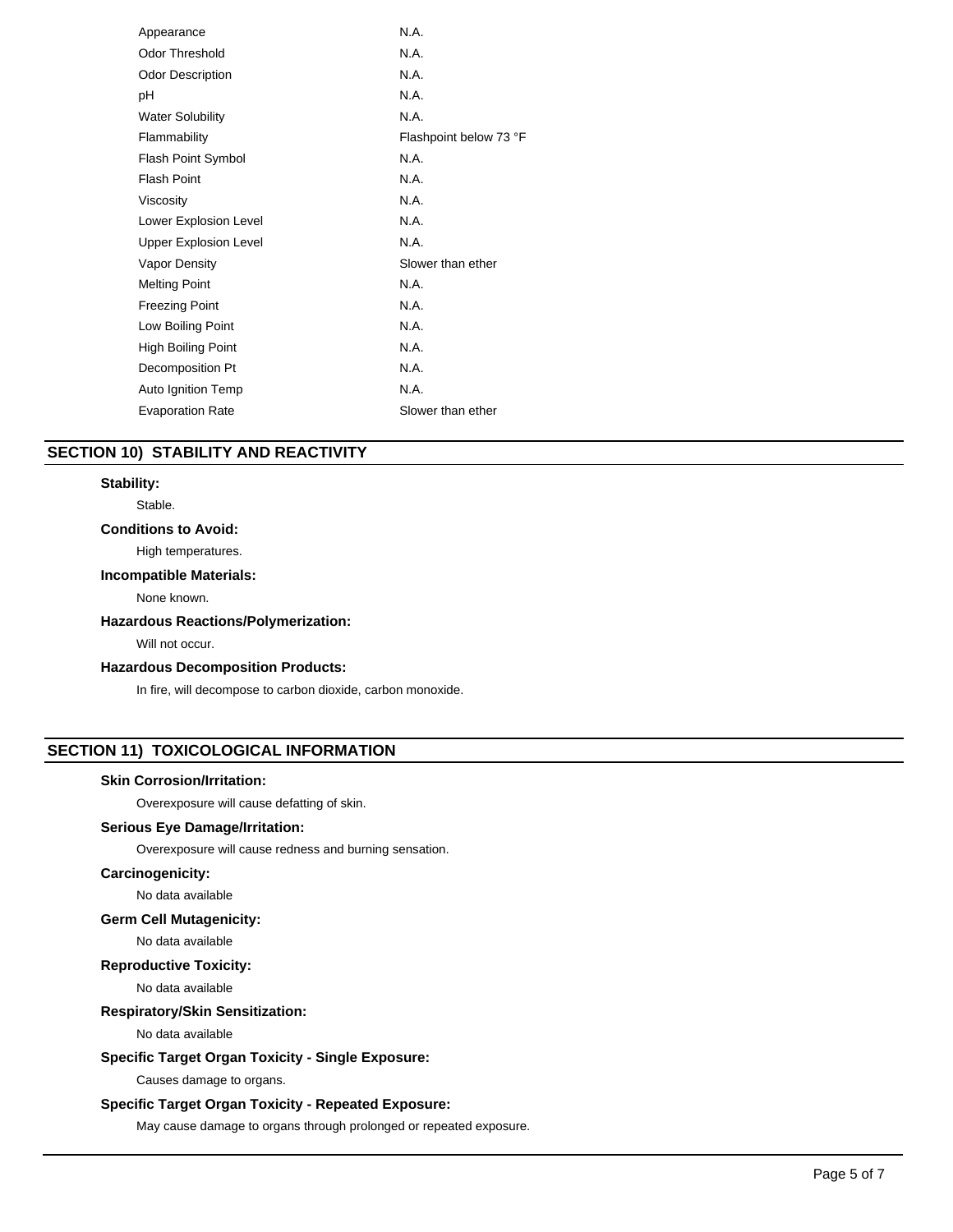## **Aspiration Hazard:**

No data available

## **Acute Toxicity:**

Inhalation: effect of overexposure include irritation of respiratory tract, headache, dizziness, nausea, and loss of coordination. Extreme overexposure may result in unconsciousness and possibly death.

0000067-56-1 METHANOL

LC50 (rat): 64000 ppm (4-hour exposure) (14, unconfirmed)

LD50 (oral, rat): 5628 mg/kg (14, unconfirmed) LD50 (oral, 14-day old rat): 5850 mg/kg (cited as 7.4 mL/kg) (15) LD50 (oral, young adult rat): 10280 mg/kg (cited as 13.0 mL/kg) (15) LD50 (oral, monkey): 3000 mg/kg (1/1 animal died) (16) LD50 (dermal, rabbit): 15800 mg/kg (cited as 20 mL/kg) (17 citing unpublished information)

0000107-21-1 ETHYLENE GLYCOL

LD50 (oral, rat): 5.89 g/kg; 8.54 g/kg; 13.0 g/kg (5) LD50 (oral, mouse): 7.5 g/kg; 15.28 g/kg (5,6) LD50 (oral, guinea pig): 6.6 g/kg; 11.0 g/kg (5) LD50 (oral, rabbit): 5.0 g/kg (5) LD50 (dermal, rabbit): 9.5 g/kg (6)

## **Potential Health Effects - Miscellaneous**

0000067-56-1 METHANOL

Increased susceptibility to the effects of this material may be observed in people with preexisting disease of any of the following: eyes, kidneys, liver, skin. Excessive human exposure to methanol may lead to: fatigue, headache, anaesthetic, neurologic effects, and visual difficulties including blindness or death. Recurrent overexposure may result in liver and kidney injury. Has been toxic to the fetus in laboratory animals at doses that are toxic to the mother. Ingestion may cause any of the following: blindness. Eye contact may cause any of the following: conjunctivitis, mild irritation, corneal opacity.

## **SECTION 12) ECOLOGICAL INFORMATION**

#### **Toxicity:**

No data available.

## **Persistence and Degradability:**

No data available.

#### **Bio-Accumulative Potential:**

No data available.

#### **Mobility in Soil:**

No data available.

## **Other Adverse Effects:**

No data available.

#### **Mobility in Soil**

0000067-56-1 METHANOL

Will not adsorb on soil.

## **Persistence and Degradability**

0000067-56-1 METHANOL

72% aerobic biodegradability.

## **SECTION 13) DISPOSAL CONSIDERATIONS**

#### **Water Disposal:**

Under RCRA, it is the responsibility of the user of the product, to determine at the time of disposal whether the product meets RCRA criteria for hazardous waste. Waste management should be in full compliance with federal, state, and local laws.

Empty containers retain product residue which may exhibit hazards of material, therefore do not pressurize, cut, glaze, weld or use for any other purposes. Return drums to reclamation centers for proper cleaning and reuse.

## **SECTION 14) TRANSPORT INFORMATION**